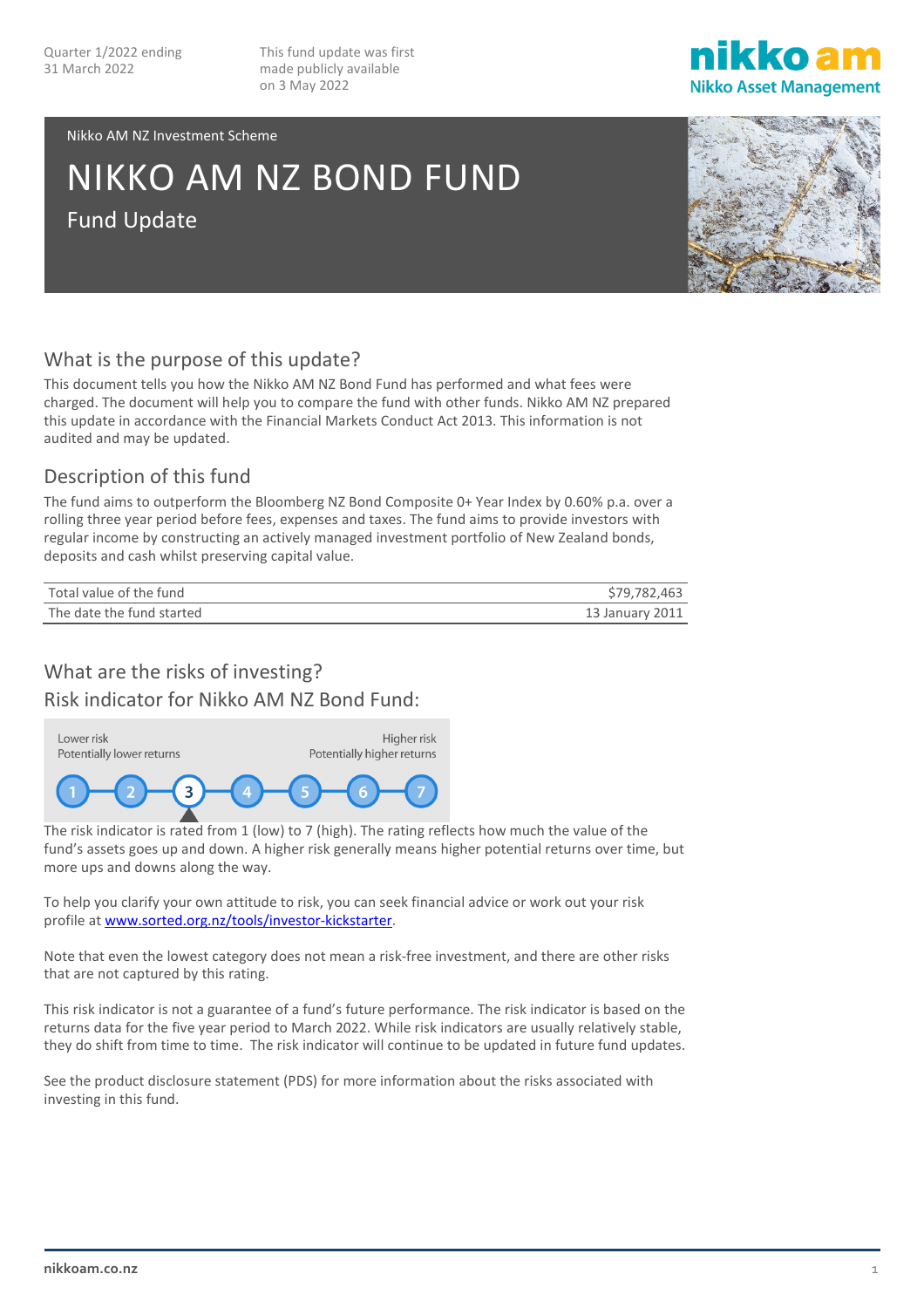## nikko am

## How has the fund performed?

|                                                                           | Average over past 5 years | Past year |
|---------------------------------------------------------------------------|---------------------------|-----------|
| Annual return<br>(after deductions for charges and tax)                   | 1.54%                     | $-4.55%$  |
| Annual return<br>(after deductions for charges but before tax)            | 2.12%                     | $-6.31%$  |
| Market index annual return<br>(reflects no deduction for charges and tax) | 1.61%                     | $-6.28%$  |

The market index on which the annual return is based is the Bloomberg NZBond Composite 0+ Year Index.

Additional information about the market index is available on the offer register at [https://disclose](https://disclose-register.companiesoffice.govt.nz/)[register.companiesoffice.govt.nz/.](https://disclose-register.companiesoffice.govt.nz/)

## Annual return graph $1$



This shows the return after fund charges and tax for each year ending 31 March since the fund started. The last bar shows the average annual return for the last 10 years, up to 31 March 2022.

**Important:** This does not tell you how the fund will perform in the future.

Returns in this update are after tax at the highest prescribed investor rate (PIR) of tax for an individual New Zealand resident. Your tax may be lower.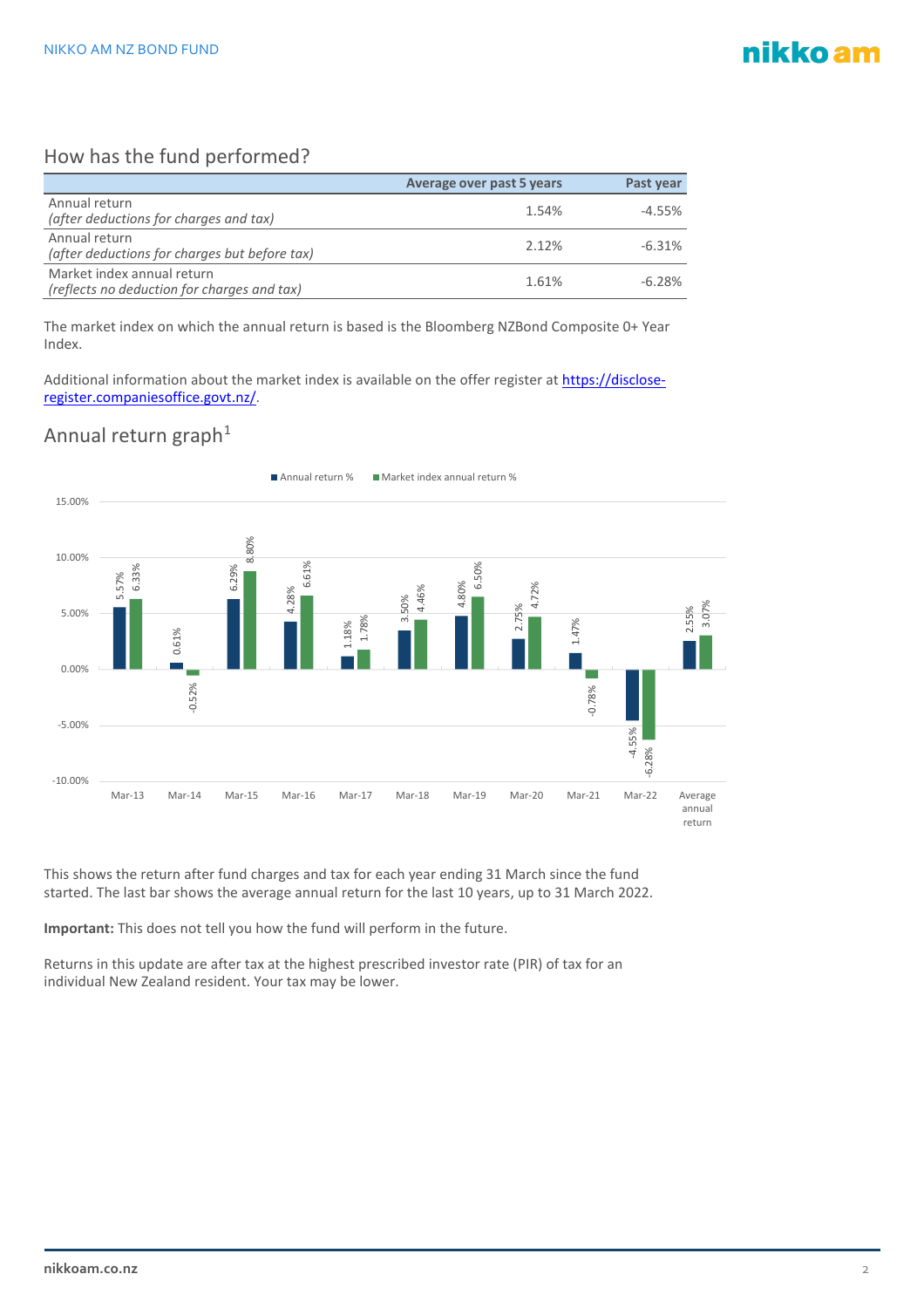.

## What fees are investors charged?

Investors in the Nikko AM NZ Bond Fund are charged fund charges. In the year to 31 March 2022, these were (inclusive of GST where applicable):

|                                             | % of net asset value |
|---------------------------------------------|----------------------|
| <b>Total fund charges</b>                   | 0.65%                |
| Which are made up of:                       |                      |
| Total management and administration charges | 0.65%                |
| Including:                                  |                      |
| Manager's basic fee                         | 0.65%                |
| Other management and administration charges | 0.00%                |
| <b>Total performance-based fees</b>         | 0.00%                |

Investors may also be charged individual action fees for specific actions or decisions (for example, for withdrawing from or switching funds).

See the Nikko AM Cash and Fixed Interest Funds PDS for more information about fees.

#### Example of how this applies to an investor

Small differences in fees and charges can have a big impact on your investment over the long term.

Simon had \$10,000 in the fund at the start of the year and did not make any further contributions. At the end of the year, Simon incurred a loss after fund charges were deducted of \$631 (that is -6.31% of his initial \$10,000). Simon also paid no other charges. This gives Simon a total loss after tax of \$455 for the year.  $2$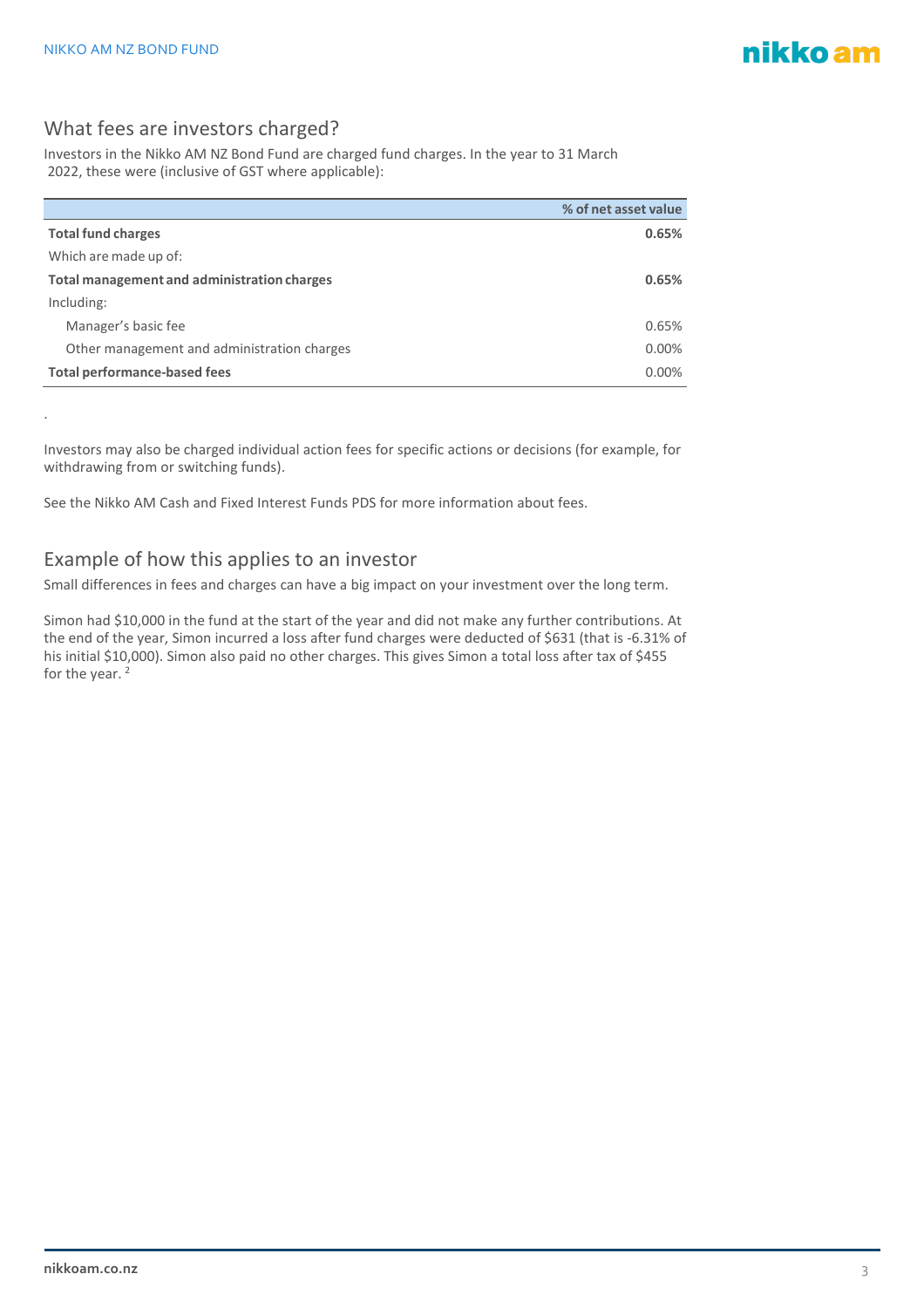# nikko am

## What does the fund invest in?

This shows the types of assets that the fund invests in.



## **Actual investment mix Target investment mix[3](#page-4-2)**

New Zealand fixed interest 100%

## Top 10 investments

|    | <b>Name</b>                                   | <b>Type</b>                            | <b>Country</b> | <b>Credit rating</b><br>(if debt)<br>securities) | Percentage of<br>fund's net asset<br>value |
|----|-----------------------------------------------|----------------------------------------|----------------|--------------------------------------------------|--------------------------------------------|
|    | NZ Govt Inflation Index Bond 20/09/25         | New Zealand fixed interest New Zealand |                | AAA                                              | 11.69%                                     |
|    | Kommunalbanken AS 1.25% 02/07/2030            | New Zealand fixed interest Norway      |                | AAA                                              | 5.92%                                      |
| 3  | Westpac NZ 1.439% 02/24/26                    | New Zealand fixed interest New Zealand |                | $AA-$                                            | 3.55%                                      |
| 4  | Westpac New Zealand Ltd 160227 3.696 Cb       | New Zealand fixed interest New Zealand |                | AA-                                              | 3.44%                                      |
| 5. | NZ Government Bond 2% 15/05/2032              | New Zealand fixed interest New Zealand |                | AAA                                              | 2.95%                                      |
| 6  | Kiwibank Ltd 2.155% 20/09/2024                | New Zealand fixed interest New Zealand |                | $A+$                                             | 2.94%                                      |
|    | Housing NZ 3.42% 18/10/2028                   | New Zealand fixed interest New Zealand |                | AAA                                              | 2.76%                                      |
| 8  | ASB Bank Ltd 040526 1.646 Cb                  | New Zealand fixed interest New Zealand |                | AA-                                              | 2.68%                                      |
| 9  | Housing NZ 2.183% 24/04/2030                  | New Zealand fixed interest New Zealand |                | AAA                                              | 2.58%                                      |
| 10 | NZ Local Govt Funding Agency 3.50% 14/04/2033 | New Zealand fixed interest New Zealand |                | AAA                                              | 2.27%                                      |

The total value of the top 10 investments makes up 40.78% of the net asset value of the fund.